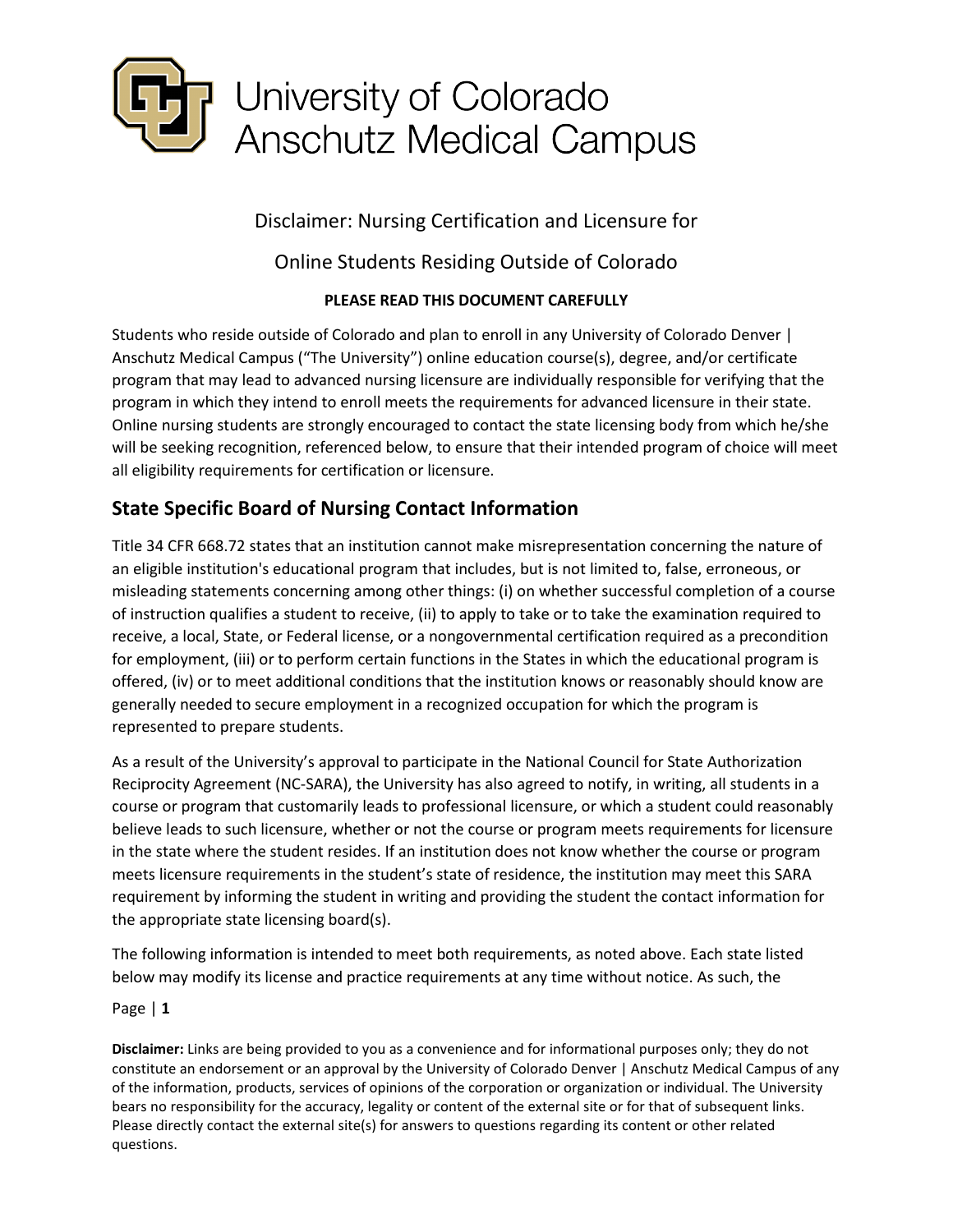

University of Colorado Denver | Anschutz Medical Campus provides this information to assist online students but cannot guarantee its accuracy or content. Please check with your state's Board of Nursing, before enrolling in any CU Denver | Anschutz Medical Campus nursing program that may lead to licensure or license renewal.

# **ALABAMA BOARD OF NURSING<sup>1</sup>**

P.O. Box 303900 Montgomery, AL., 36130-3900 1-800-656-5318 <http://www.abn.state.al.us/>

## **ALASKA BOARD OF NURSING**

Juneau Mailing Address: P.O. Box 110806 Juneau, AK 99811-0806 Physical Address: 333 Willoughby Avenue, 9th Floor Juneau, AK 99801-1770 Phone: (907) 465-2550 [http://commerce.state.ak.us/dnn/](http://commerce.state.ak.us/dnn/cbpl/ProfessionalLicensing/BoardofNursing.aspx) [cbpl/ProfessionalLicensing/BoardofNursing.aspx](http://commerce.state.ak.us/dnn/cbpl/ProfessionalLicensing/BoardofNursing.aspx) 

### **ARIZONA STATE BOARD OF NURSING**

4747 North 7th Street - Suite 200 Phoenix, AZ 85014 Phone: 602-771-7800 [http://www.azbn.gov](http://www.azbn.gov/) 

Anchorage Mailing/Physical Address: 550 West Seventh Avenue Suite 1500 Anchorage, AK 99501-3567 Phone: (907) 269-8160

### **ARKANSAS STATE BOARD OF NURSING**

University Tower Bldg. 1123 South University, Suite 800 Little Rock, AR 72204-1619 Phone: 501-686-2700 [https://www.healthy.arkansas.gov/progra](https://www.healthy.arkansas.gov/programs-services/topics/arkansas-board-of-nursing) [ms-services/topics/arkansas-board-of](https://www.healthy.arkansas.gov/programs-services/topics/arkansas-board-of-nursing)[nursing](https://www.healthy.arkansas.gov/programs-services/topics/arkansas-board-of-nursing)

Page | **2**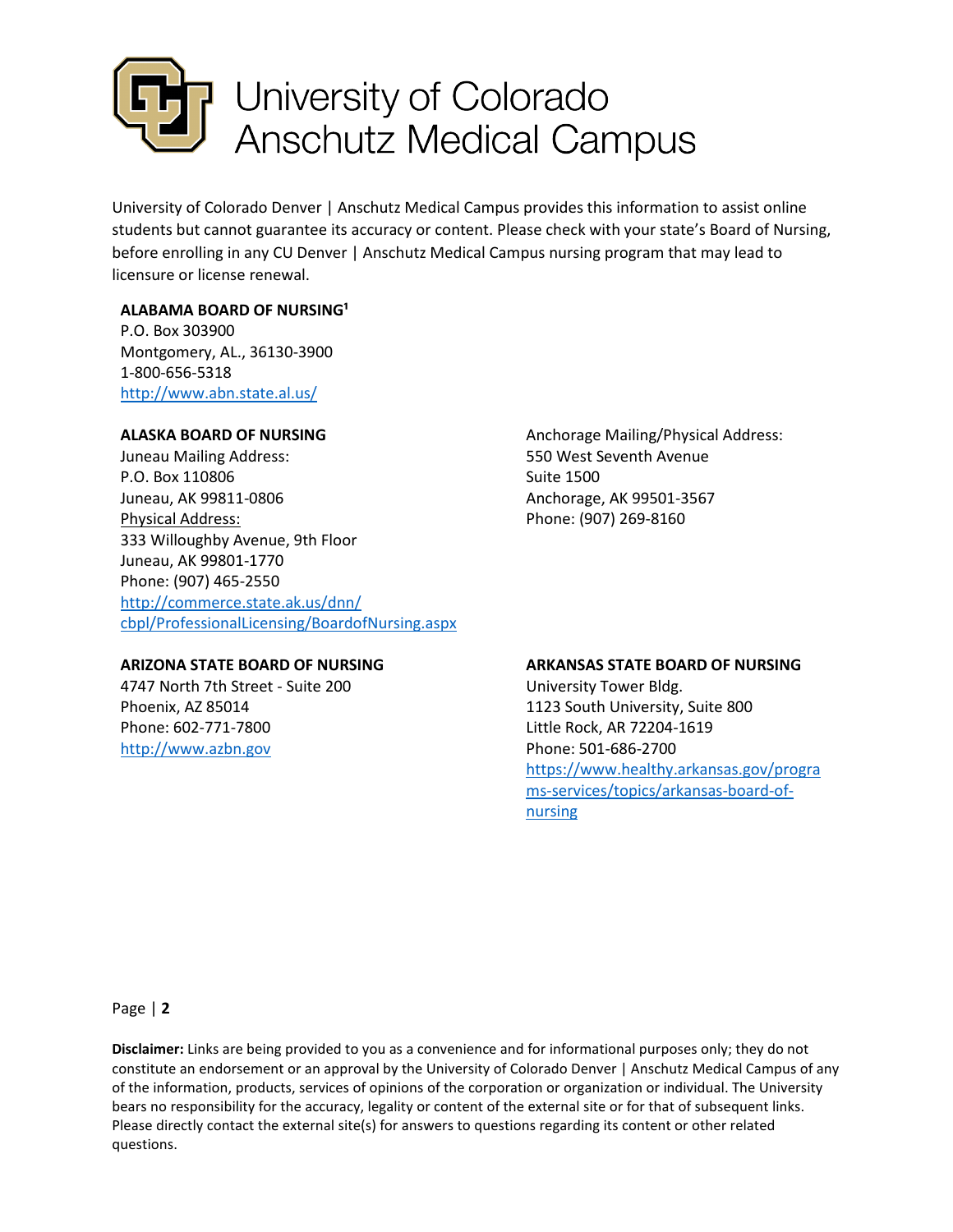

# **CALIFORNIA BOARD OF REGISTERED NURSING**

Board of Registered Nursing 1747 North Market Boulevard, Suite 150 Sacramento, CA 95834 Phone: 916-322-3350 Mailing Address: P.O. Box 944210 <https://www.rn.ca.gov/>

## **CONNECTICUT BOARD OF EXAMINERS FOR NURSING**

410 Capitol Avenue, MS # 12PHO P. O. Box 340308 Hartford, CT 06134-0308 Phone: 860-509-7603 [http://www.ct.gov/dph/cwp/view.asp?a=3143&q=388](http://www.ct.gov/dph/cwp/view.asp?a=3143&q=388910) [910](http://www.ct.gov/dph/cwp/view.asp?a=3143&q=388910) 

# **GEORGIA BOARD OF NURSING**  214 State Capitol Atlanta, GA 30334 Phone: 404-656-2881 <https://sos.ga.gov/georgia-board-nursing>

# **STATE OF IDAHO BOARD OF NURSING**

PO Box 83720 280 N 8th Street, Suite 210 Boise, Idaho 83720-0061 Phone: 208-577-2476 | TDD: 800-377-3529 <https://ibn.idaho.gov/>

### **COLORADO BOARD OF NURSING**

Division of Professions and Occupations 1560 Broadway, Suite 1350 Denver, CO 80202 Phone: 303-894-2430 <https://dpo.colorado.gov/Nursing>

#### **DISTRICT OF COLUMBIA BOARD OF NURSING**

899 North Capitol Street, NE Washington, DC 20002 Phone: 822-672-2174 [http://www.doh.dc.gov/service/board](http://www.doh.dc.gov/service/board-nursing)[nursing](http://www.doh.dc.gov/service/board-nursing) 

### **PROFESSIONAL AND VOCATION LICENSING DIVISION OF HAWAII**

LICENSING AREA: NURSING DCCA-PVL P.O. BOX 3469 Honolulu, HI 96801 Phone: 808-586-3000 [http://www.cca.hawaii.gov/pvl/boards/nur](http://www.cca.hawaii.gov/pvl/boards/nursing/) [sing/](http://www.cca.hawaii.gov/pvl/boards/nursing/) 

### **ILLINOIS DEPARTMENT OF FINANCIAL & PROFESSIONAL REGULATION**

Springfield Office: 320 West Washington Street, 3rd Floor Springfield, IL 62786 Phone: 888-473-4858 Chicago Office: 110 West Randolph, 9th Floor Chicago, Illinois 60601 Phone: 888-473-4858 <https://idfpr.illinois.gov/profs/nursing.asp>

Page | **3**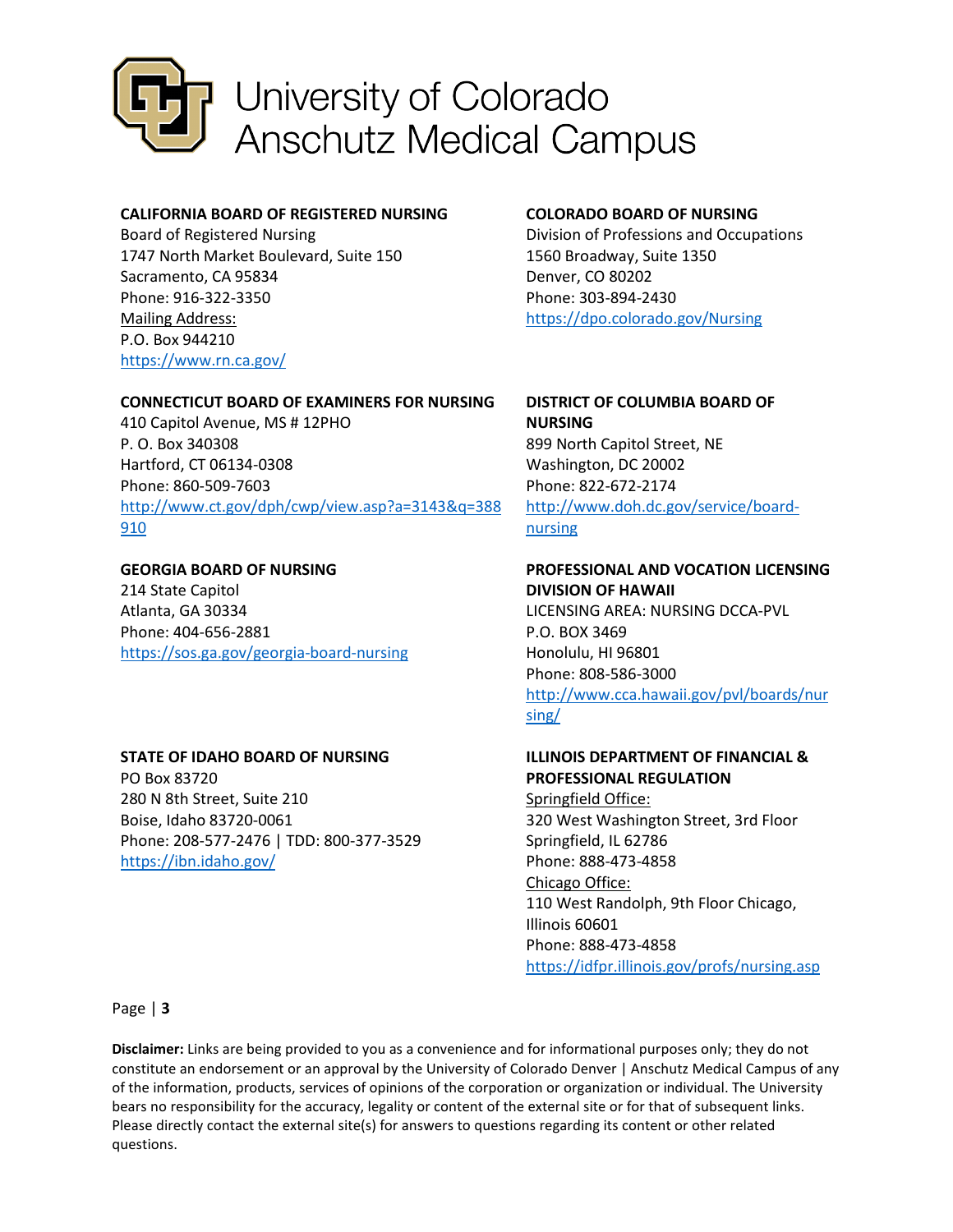

### **INDIANA PROFESSIONAL LICENSING AGENCY**

Attn: Indiana State Board of Nursing 402 W. Washington Street, Room W072 Indianapolis, Indiana 46204 Phone: 317-234-2043 <http://www.in.gov/pla/nursing.htm>

### **KANSAS BOARD OF NURSING**

Landon State Office Building 900 SW Jackson Street, Suite 1051 Topeka, Kansas 66612-1230 Phone: 785-296-4929 <http://www.ksbn.org/>

### **LOUISIANA STATE BOARD OF NURSING**

7373 Perkins Road Baton Rouge, LA 70810 Phone: 225-755-7500 [http://www.lsbn.state.la.us](http://www.lsbn.state.la.us/) 

### **MARYLAND BOARD OF NURSING**

4140 Patterson Avenue Baltimore, MD 21215-2254 Phone: 888-202-9861 <https://mbon.maryland.gov/Pages/default.aspx>

### **IOWA BOARD OF NURSING**

River Point Business Park 400 S.W. 8th Street, Suite B Des Moines, IA 50309-4685 Phone: 515/281-3255 <https://nursing.iowa.gov/>

#### **KENTUCKY BOARD OF NURSING**

312 Whittington Pkwy Louisville, KY 40222 Phone: 502-429-3300 <http://kbn.ky.gov/Pages/contact.aspx>

### **MAINE STATE BOARD OF NURSING**

161 Capitol St. 158 State House Station Augusta, Maine, 04333-0158 Phone: (207) 287-1133 <https://www.maine.gov/boardofnursing/>

# **MASSCHUSSETS BOARD OF REGISTARTION IN NURSING**

239 Causeway Street, Suite 500, 5th Floor Boston, Massachusetts 02114 Phone: 1-800-414-0168 or 617-973-0900 [https://www.mass.gov/orgs/board-of](https://www.mass.gov/orgs/board-of-registration-in-nursing)[registration-in-nursing](https://www.mass.gov/orgs/board-of-registration-in-nursing) 

Page | **4**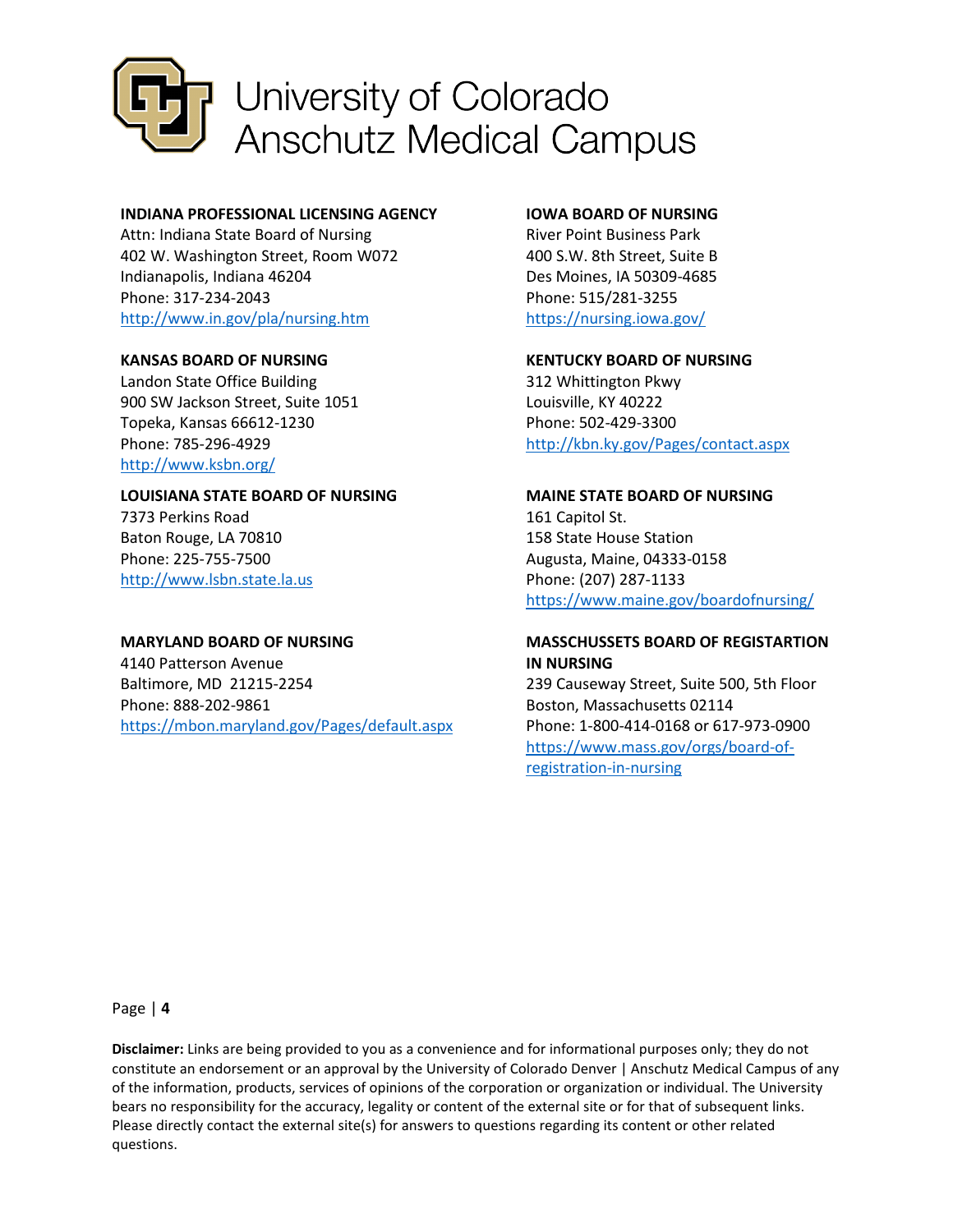

# **STATE OF MICHIGAN DEPARTMENT OF LICENSING AND REGULATORY AFFAIRS (LARA):**

**BOARD OF NURISNG**  Licensing and Regulatory Affairs P.O. Box 30004 Lansing, MI 48909 Phone: 517-373-1820 [http://www.michigan.gov/lara/0,4601,7-154-](http://www.michigan.gov/lara/0,4601,7-154-35299_63294_27529_27542---,00.html) [35299\\_63294\\_27529\\_27542---,00.html](http://www.michigan.gov/lara/0,4601,7-154-35299_63294_27529_27542---,00.html) 

## **MISSISSIPPI BOARD OF NURSING**

713 Pear Orchard Road Suite 300 Ridgeland, MS 39157 Phone: 601-957-6300 <http://www.msbn.ms.gov/Pages/Contact.aspx>

### **MONTANA DEPARTMENT OF LABOR & INDUSTRY: STATE BOARD OF NURSING**

301 South Park, 4th Floor P.O. Box 200513 Helena, MT 59620-0513 Phone: 406-841-2202 <https://boards.bsd.dli.mt.gov/nursing/>

# **NEVADA BOARD OF NURSING**

Las Vegas Office: 4220 S Maryland Parkway, Building B, Ste. 300 Las Vegas, NV 89119-7533 Phone: 888-590-6726 Reno Office: 5011 Meadowood Mall, Suite 300 Reno, NV 89502-6547 Phone: as above <https://nevadanursingboard.org/>

# **MINNESOTA HEALTH LICENSING BOARDS: MINNESOTA BOARDS OF NURSING**

2829 University Avenue SE #200 Minneapolis, MN 55414-3253 Phone: 612-317-3000 [http://mn.gov/health-licensing](http://mn.gov/health-licensing-boards/nursing/)[boards/nursing/](http://mn.gov/health-licensing-boards/nursing/) 

# **MISSOURI DIVISION OF PROFESSIONAL**

**REGISTRATION: BOARD OF NURSING** 

605 Missouri Boulevard P.O. Box 656 Jefferson City, MO 65102-0656 Phone: 573-751-0681 <http://www.pr.mo.gov/nursing.asp>

### **NEBRASKA DEPARTMENT OF HEALTH AND HUMAN SERVICES: BOARD OF NURSING**

301 Centennial Mall South Lincoln, NE 68509 Phone: 402-471-3121 [https://dhhs.ne.gov/licensure/pages/nurse](https://dhhs.ne.gov/licensure/pages/nurse-licensing.aspx) [-licensing.aspx](https://dhhs.ne.gov/licensure/pages/nurse-licensing.aspx) 

## **NEW HAMPSHIRE BOARD OF NURSING**

121 South Fruit Street Concord, NH 03301 Phone: 603-271-2323 [https://www.oplc.nh.gov/new-hampshire](https://www.oplc.nh.gov/new-hampshire-board-nursing)[board-nursing](https://www.oplc.nh.gov/new-hampshire-board-nursing)

Page | **5**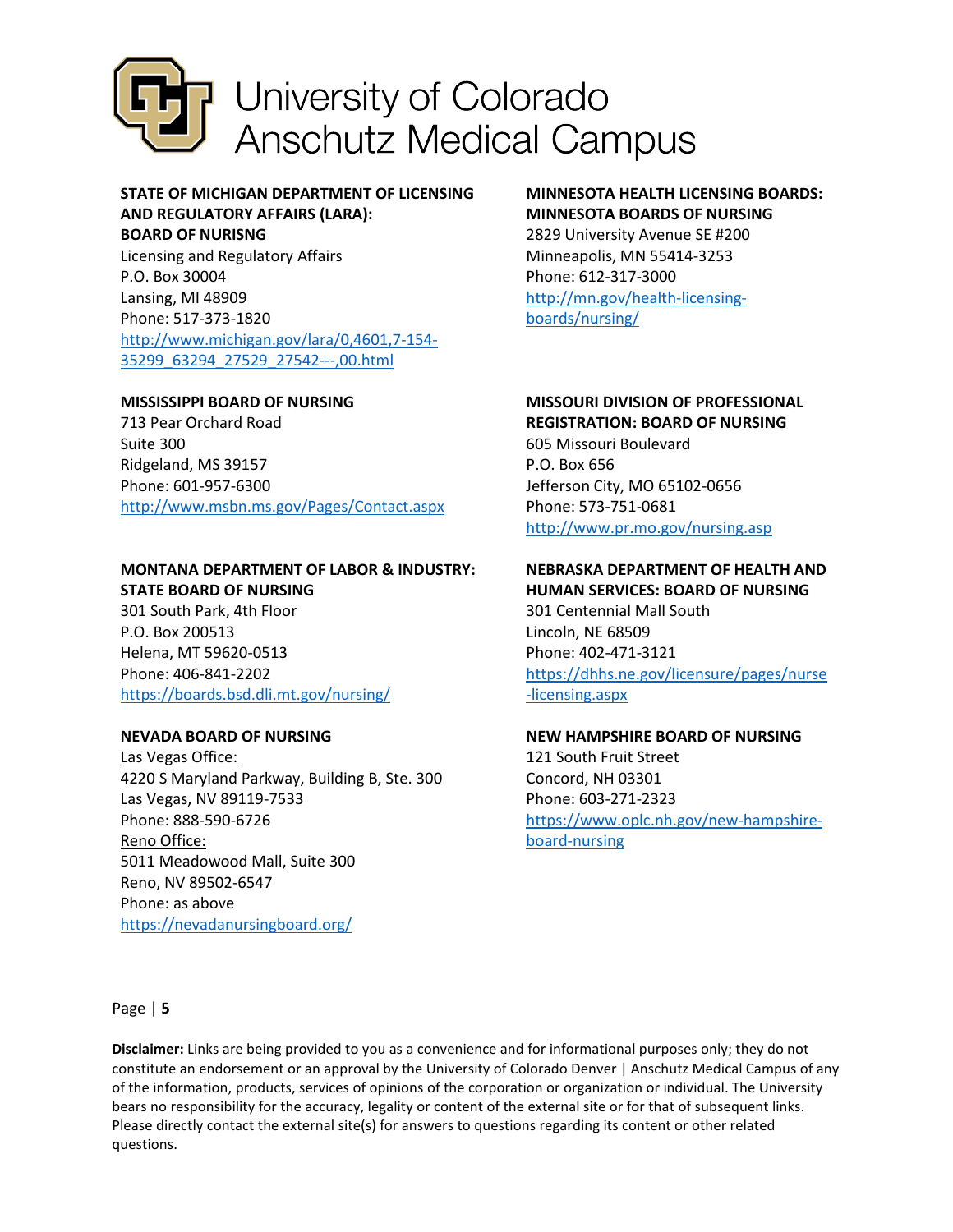

# **NEW JERSEY DEPARTMENT OF LAW & PUBLIC SAFETY DIVISION OF CONSUMER AFFAIRS: BOARD OF NURSING**

PO Box 45010 Newark, NJ 07101 Phone: 973-504-6430 <https://www.njconsumeraffairs.gov/nur>

### **NEW YORK STATE OFFICE OF THE PROFESSIONS: NURSING**

New York State Education Department 89 Washington Avenue Albany, New York 12234 Phone: 518-474-3817 <http://www.op.nysed.gov/prof/nurse/>

# **NORTH DAKOTA BOARD OF NURSING**

19 S 7th St Suite 504 Bismarck, ND 58504-5881 Phone: 701-328-9777 <https://www.ndbon.org/>

## **OKLAHOMA BOARD OF NURSING**

2915 N Classen, Ste. 524 OKC, OK 73106 Phone: 405-962-1800 <http://www.ok.gov/nursing>

# **NEW MEXICO BOARD OF NURSING**

301 Indian School NE Suite 710 Albuquerque, NM 87110 Phone: 505-841-8340 <https://nmbon.sks.com/>

# **NORTH CAROLINA BOARD OF NURSING**

516 Lake Boone Trail Raleigh, NC 27607 Mailing Address: Post Office Box 2129 Raleigh, North Carolina 27602-2129 Phone: 919-782-3211 <http://www.ncbon.com/>

# **OHIO BOARD OF NURSING**

17 South High Street Suite 400 Columbus, Ohio 43215 Phone: 614-466-3947 <http://www.nursing.ohio.gov/>

# **OREGON STATE BOARD OF NURSING²**

7938 SW Upper Boones Ferry Rd. Portland, Oregon 97224-7012 Phone: 971-673-0685 [http://www.oregon.gov/OSBN/pages/index](http://www.oregon.gov/OSBN/pages/index.aspx) [.aspx](http://www.oregon.gov/OSBN/pages/index.aspx) 

Page | **6**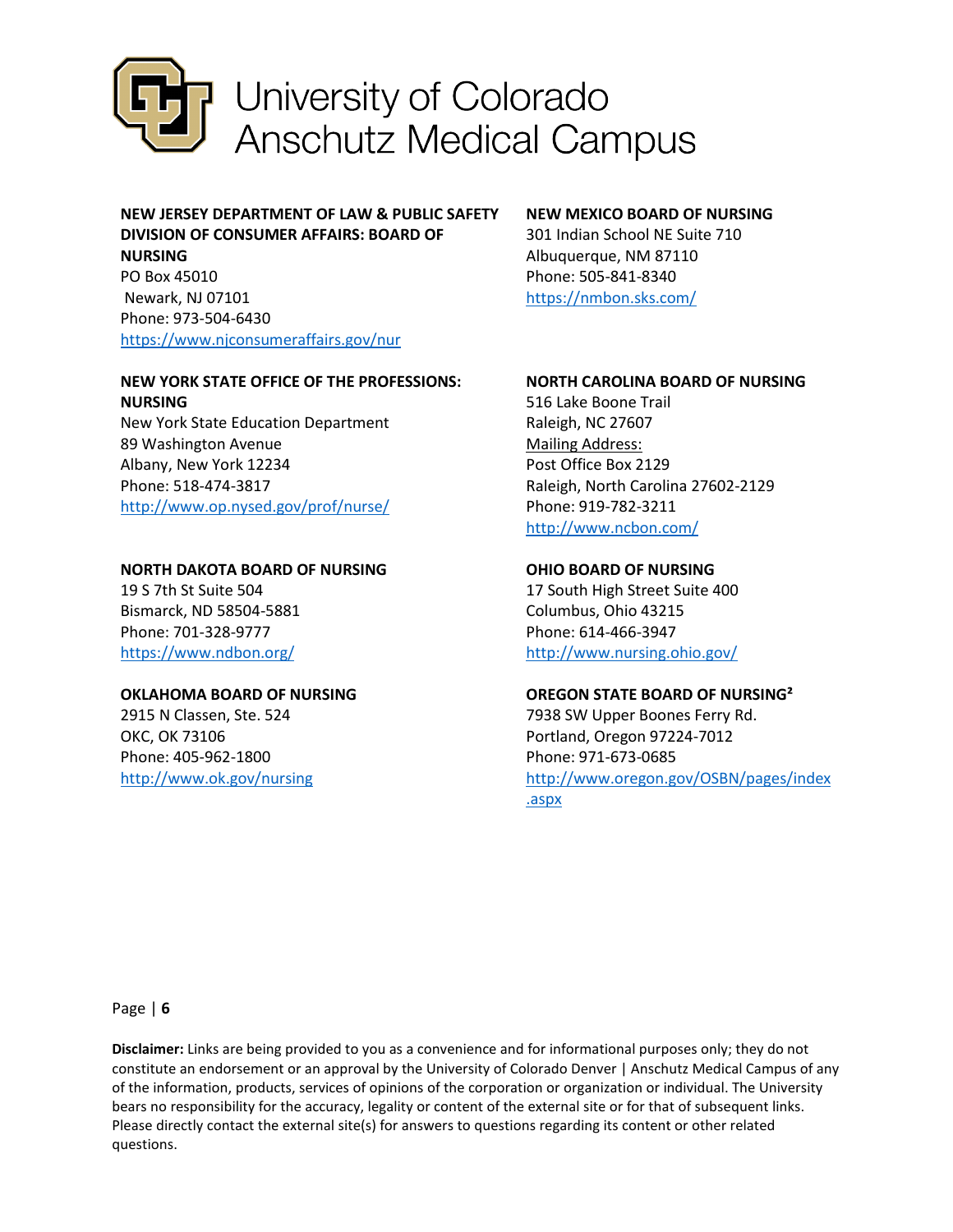

### **PENNSYLVANIA STATE BOARD OF NURSING**

P.O. Box 2649, Harrisburg, PA 17105-2649 Phone: 717-783-7142 Physical Address: 2601 North Third Street Harrisburg, PA 17110 [http://www.dos.pa.gov/ProfessionalLicensing](http://www.dos.pa.gov/ProfessionalLicensing/BoardsCommissions/Nursing/Pages/default.aspx#.VPoIAPnF_YA) [/BoardsCommissions/Nursing/Pages/default.aspx#.VPo](http://www.dos.pa.gov/ProfessionalLicensing/BoardsCommissions/Nursing/Pages/default.aspx#.VPoIAPnF_YA) [IAPnF\\_YA](http://www.dos.pa.gov/ProfessionalLicensing/BoardsCommissions/Nursing/Pages/default.aspx#.VPoIAPnF_YA) 

## **STATE OF RHODE ISLAND DEPARTMENT OF HEALTH**  3 Capitol Hill

Providence, RI 02908 Phone: 401-222-5960 <http://www.health.ri.gov/for/nurses/>

## **SOUTH CAROLINA DEPARTMENT OF LABOR, LLICENSING AND REGULATION: BOARD OF NURSING**

Synergy Business Park Kingstree Building 110 Centerview Dr. Columbia, S.C. 29210 Phone: 803-896-4550 <http://www.llr.state.sc.us/pol/nursing/>

## **TENNESSEE DEPARTMENT OF HEALTH: BOARD OF NURSING**

710 James Robertson Parkway Nashville, TN 37243 Phone: 615-741-3111 [https://www.tn.gov/health/health-program](https://www.tn.gov/health/health-program-areas/health-professional-boards/nursing-board/nursing-board/about.html)[areas/health-professional-boards/nursing](https://www.tn.gov/health/health-program-areas/health-professional-boards/nursing-board/nursing-board/about.html)[board/nursing-board/about.html](https://www.tn.gov/health/health-program-areas/health-professional-boards/nursing-board/nursing-board/about.html) 

#### **UTAH DIVISION of OCCUPATIONAL and PROFESSIONAL VERMONT SECRETARY OF STATE LICENSING: NURSING**

160 East 300 South Salt Lake City, UT 84111 Phone: 801-530-6628 <https://dopl.utah.gov/nurse/index.html>

### **SOUTH DAKOTA DEPARTMENT OF HEALTH: BOARD OF NURSING**

600 East Capitol Avenue Pierre, SD 57501-2536 Phone: 605-773-3361 <http://doh.sd.gov/boards/nursing/>

# **TEXAS BOARD OF NURSING**

333 Guadalupe, Suite 3-460 Austin, TX 78701-3944 Phone: 512-305-7400 <http://www.bon.state.tx.us/>

# **PROFESSIONAL LICENSURE DIVISION: BOARD OF NURSING**  128 State Street

Montpellier, VT 05633-1101 Phone: 800-439-8683 <https://sos.vermont.gov/nursing>

Page | **7**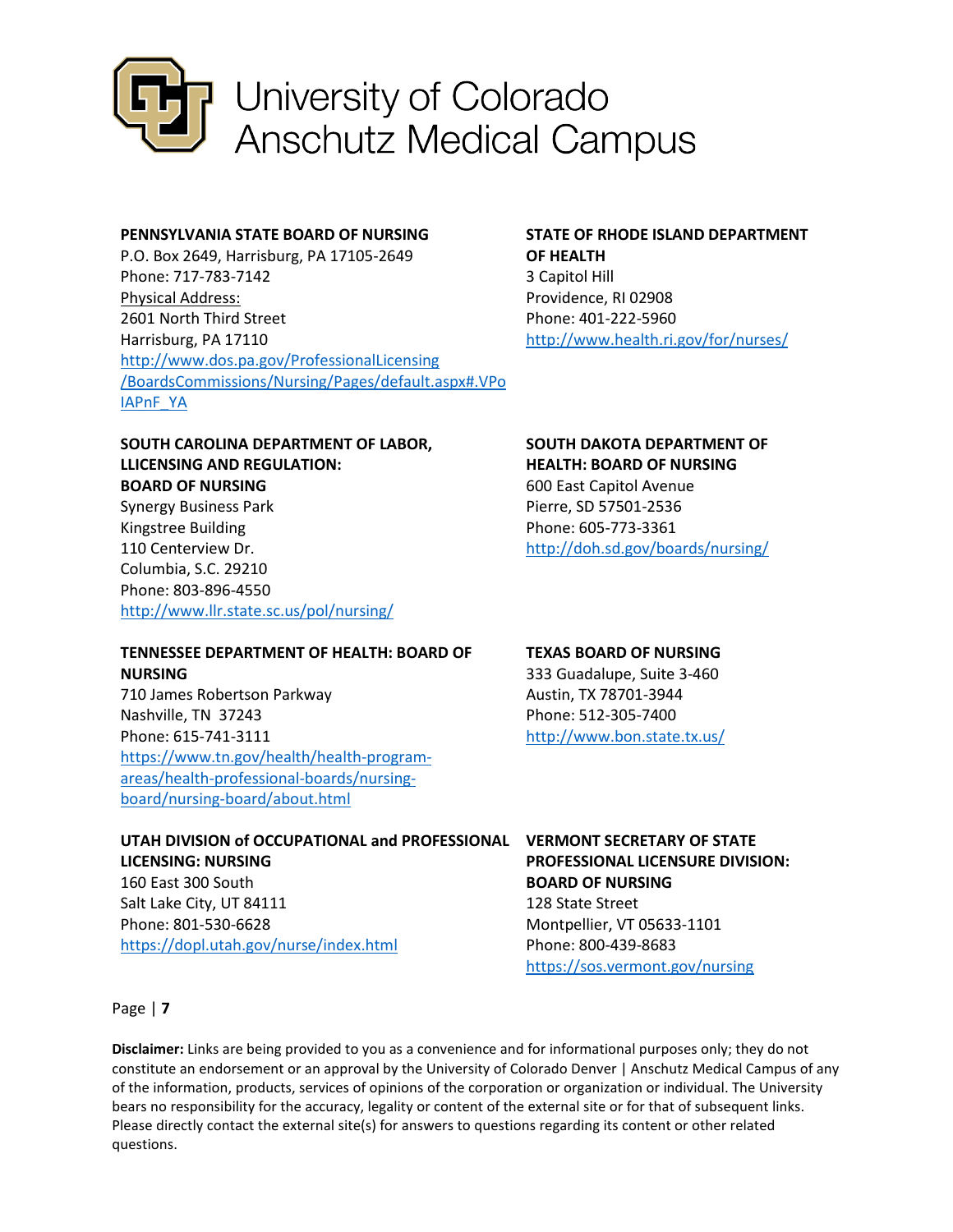

### **VIRGINIA BOARD OF NURSING Perimeter Center**

9960 Maryland Drive, Suite 300 Henrico, Virginia 23233-1463 Phone: 804-367-4515 <http://www.dhp.virginia.gov/nursing/>

# **WEST VIRGINIA BOAD OF EXAMINERS FOR REGISTERED PROFESSIONAL NURSES**

101 Dee Drive, Suite 102 Charleston, WV 25311-1620 Phone: (304) 558-3596 or 1-877-743-NURS (6877) <http://www.wvrnboard.com/>

## **WYOMING STATE BOARD OF NURSING**

130 Hobbs Avenue, Suite B Cheyenne, Wyoming 82002 Phone: 307-777-7601 <https://nursing-online.state.wy.us/>

### **WASHINGTON NURSING COMMISSION**

111 Israel Rd S.E. Turnwater, WA 98501 Phone: 360-236-4700 [http://www.doh.wa.gov/LicensesPermitsan](http://www.doh.wa.gov/LicensesPermitsandCertificates/NursingCommission) [dCertificates/NursingCommission](http://www.doh.wa.gov/LicensesPermitsandCertificates/NursingCommission) 

# **WISCONSIN DEPARTMENT OF SAFETY AND PROFESSIONAL SERVICES – BOARD OF NURSING**

PO BOX 8935 Madison, WI 53708-8935 Physical Address: 1400 East Washington Avenue, Room 112 Madison, WI 53703 Phone: 608-266-2112 [https://dsps.wi.gov/Pages/BoardsCouncils/](https://dsps.wi.gov/Pages/BoardsCouncils/Nursing/Default.aspx) [Nursing/Default.aspx](https://dsps.wi.gov/Pages/BoardsCouncils/Nursing/Default.aspx) 

# **AMERICAN SAMOA HEALTH SERVICES REGULATORY BOARD**

LBJ Tropical Medical Center Pago Pago, AS 967799 Phone: 684-633-1222

Page | **8**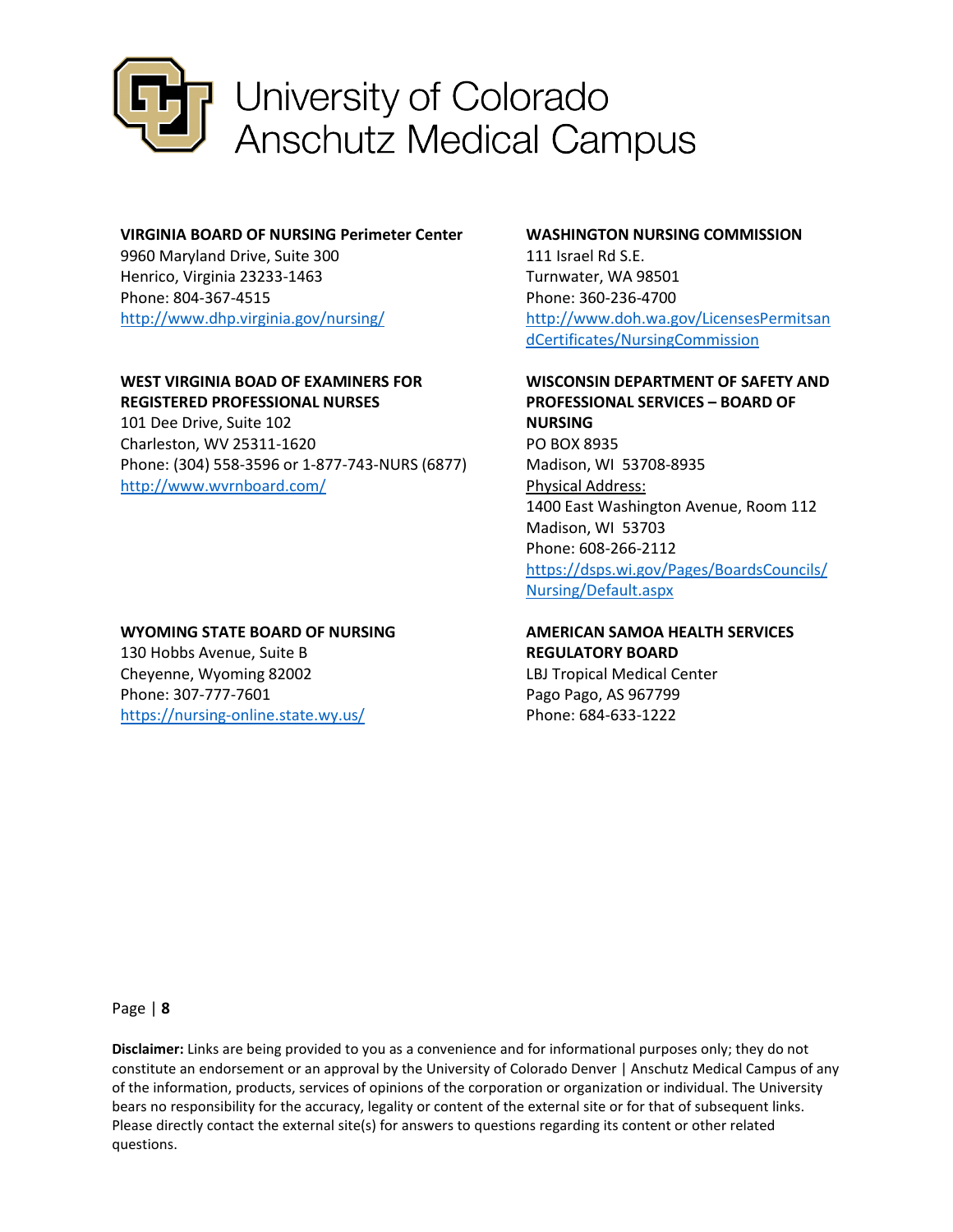

# **GUAM - DEPARTMENT OF PUBLIC HEALTH AND SOCIAL SERVICES: BOARD OF NURSING EXAMINERS**

Bureau of Family Health & Nursing Services Room 125, 123 Chalan Kareta, Mangilao, GU Phone: 671-735-7128/7104 (i) Central Regional Health Center Mangilao Clinic: 735-7121 (ii) District Nursing at Central PH Mangilao Clinic: 735-7133/127 (iii) District Nursing Northern Community Health Center: 635-7408/7410 Nursing Office Central PH Mangilao: 735-7104/128 <https://guamhplo.org/gbne>

# **NORTHERN MARIANA ISLANDS BOARD OF NURSING**

P.O. Box 501458 Saipan, MP 96950 Street Address (for FedEx and UPS): Commonwealth Health Center, New Administration Bldg. Navy Hill, Saipan, MP 96950 Phone: 670-233-2263 <https://nmibon.info/>

| COMMONWEALTH OF PUERTO RICO DEPARTAMENTO |
|------------------------------------------|
| <b>DE SALUD</b>                          |
| _ _ _ _ _ _ _                            |

Edificio E, Centro Medico Rio Piedras, PR 00921 Phone: 787-274-7676 <https://www.salud.gov.pr/> **US VIRGIN ISLANDS BOARD OF NURSING LICENSURE**  P.O. Box 304247 Veterans Drive Station St. Thomas, VI 00803 Physical Address (For FedEx and UPS): No. 5051, Suite 1 St. Thomas, VI 00802 Phone: 340-776-7397 [https://doh.vi.gov/news/virgin-islands](https://doh.vi.gov/news/virgin-islands-board-nurse-license-status-renewal-license-identification-cards)[board-nurse-license-status-renewal](https://doh.vi.gov/news/virgin-islands-board-nurse-license-status-renewal-license-identification-cards)[license-identification-cards](https://doh.vi.gov/news/virgin-islands-board-nurse-license-status-renewal-license-identification-cards)

## **ADDITIONAL RESOURCES**

In addition to the above referenced state-specific Board of Nursing and licensure contact information, you may also find the following external websites of help:

Nursing Licensure.org[: http://www.nursinglicensure.org/](http://www.nursinglicensure.org/) 

National Council of State Boards of Nursing:<https://www.ncsbn.org/index.htm>

American Nurses Association:<http://www.nursingworld.org/>

Page | **9**